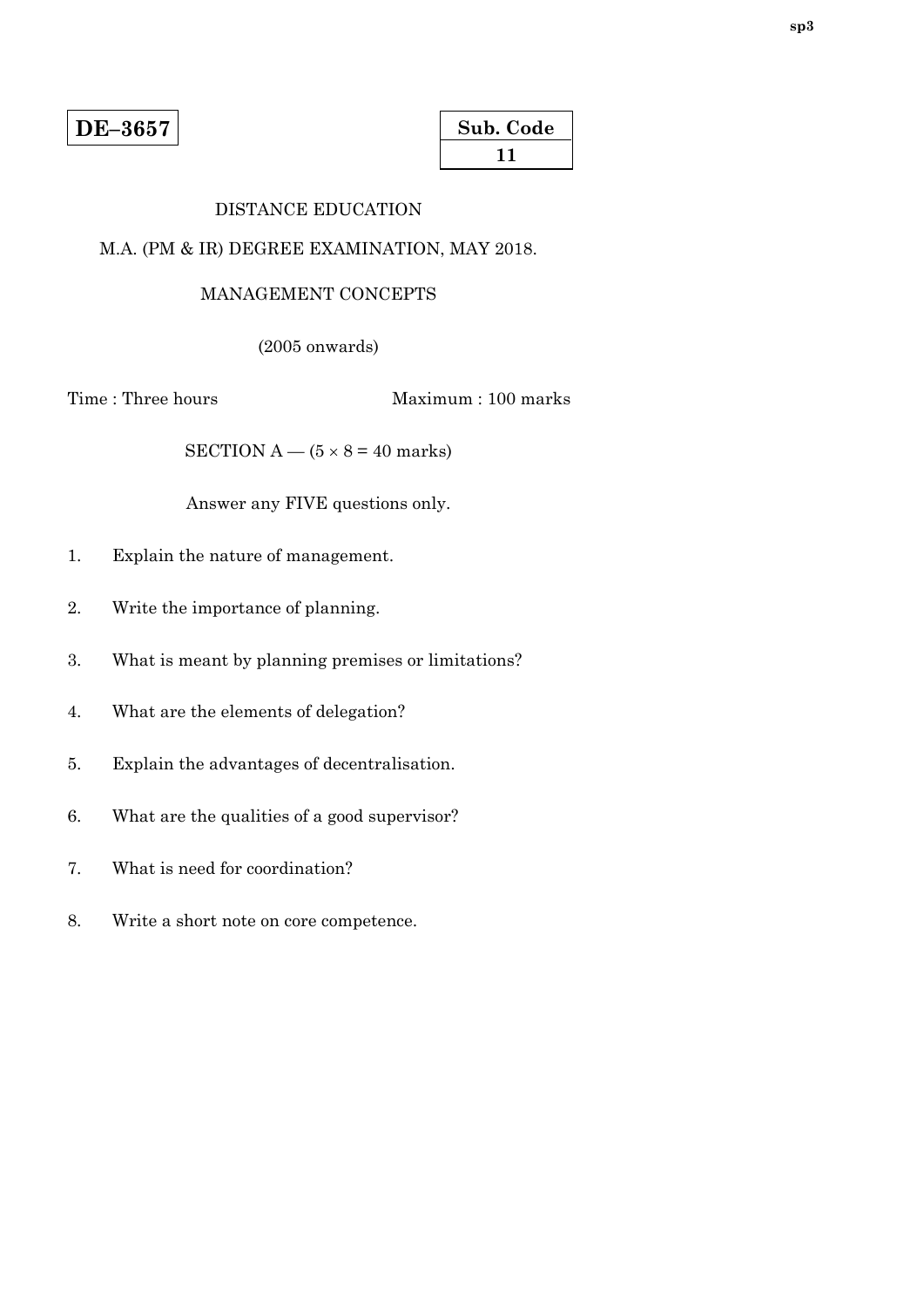SECTION B —  $(4 \times 15 = 60$  marks)

Answer any FOUR questions.

- 9. What are the main merits and demerits of scientific management? Explain.
- 10. Enumerate the different methods of planning.
- 11. Describe the steps involved in process of planning.
- 12. Briefly discuss the various theories of organisation.
- 13. Explain the importance and techniques of directing.
- 14. Discuss about various control devices.
- 15. Write a brief note on the following :
	- (a) Business Process Reengineering
	- (b) TQM
	- (c) Bench marking.

–––––––––––––––

**DE–3657** <sup>2</sup>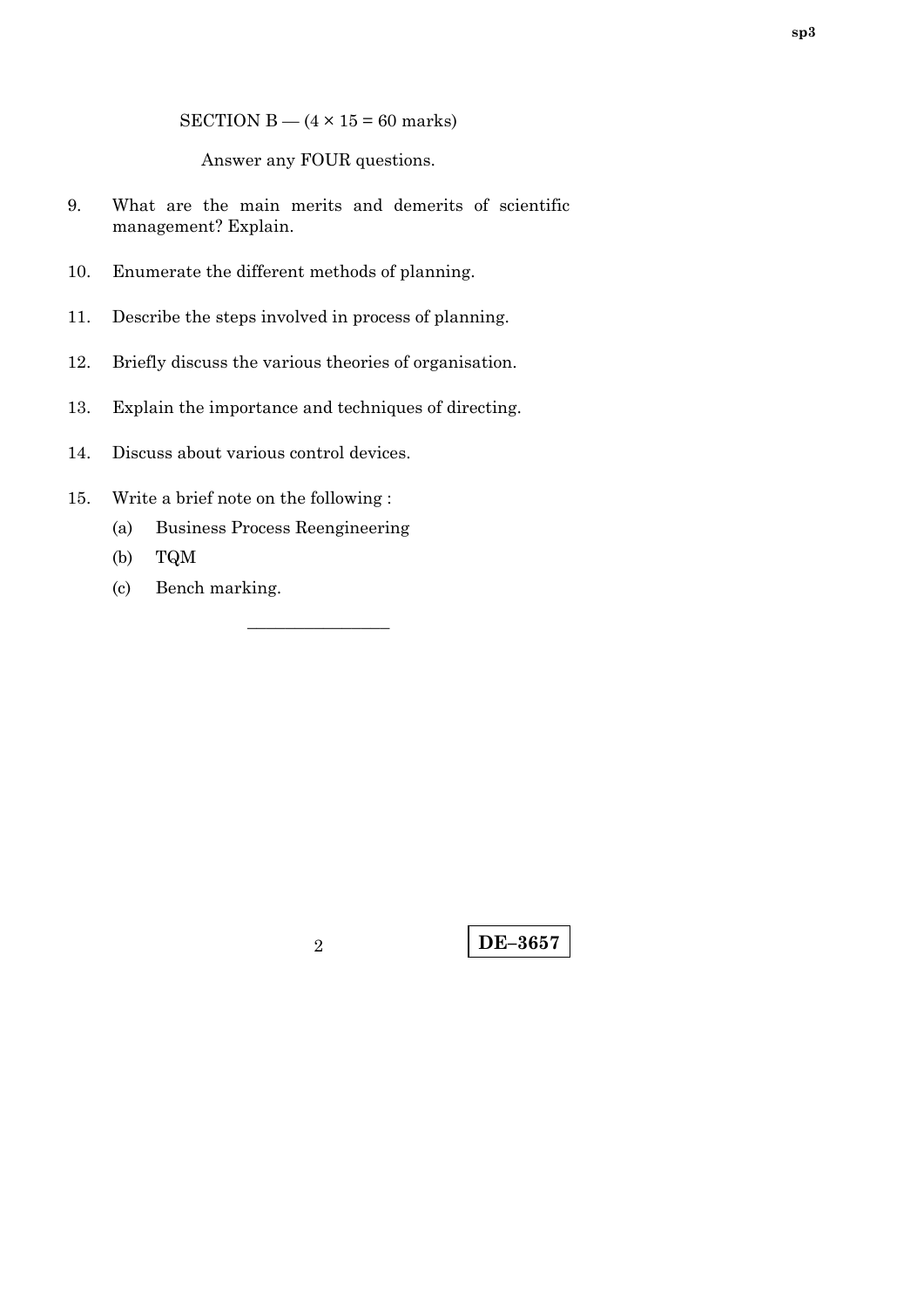| Sub. Code |  |
|-----------|--|
| 12        |  |

# DISTANCE EDUCATION

# M.A. (PM & IR) DEGREE EXAMINATION, MAY 2018.

# PRINCIPLES OF PERSONNEL MANAGEMENT

(2005 onwards)

Time : Three hours Maximum : 100 marks

SECTION A —  $(5 \times 8 = 40$  marks)

Answer any FIVE questions.

- 1. Discuss the principles of personnel policies.
- 2. Explain the process of job analysis.
- 3. What is induction? Explain its objectives.
- 4. Explain the various inputs required for a training and development programme.
- 5. What are the types of Transfers?
- 6. What are the types of Group incentives Schemes?
- 7. What is discipline? Describe the types of discipline.
- 8. What are the objectives f personnel audit.

SECTION B —  $(4 \times 15 = 60$  marks)

Answer any FOUR questions.

- 9. What are the various functions of personnel Management?
- 10. Define human resource planning. Bring out the factors influencing such a plan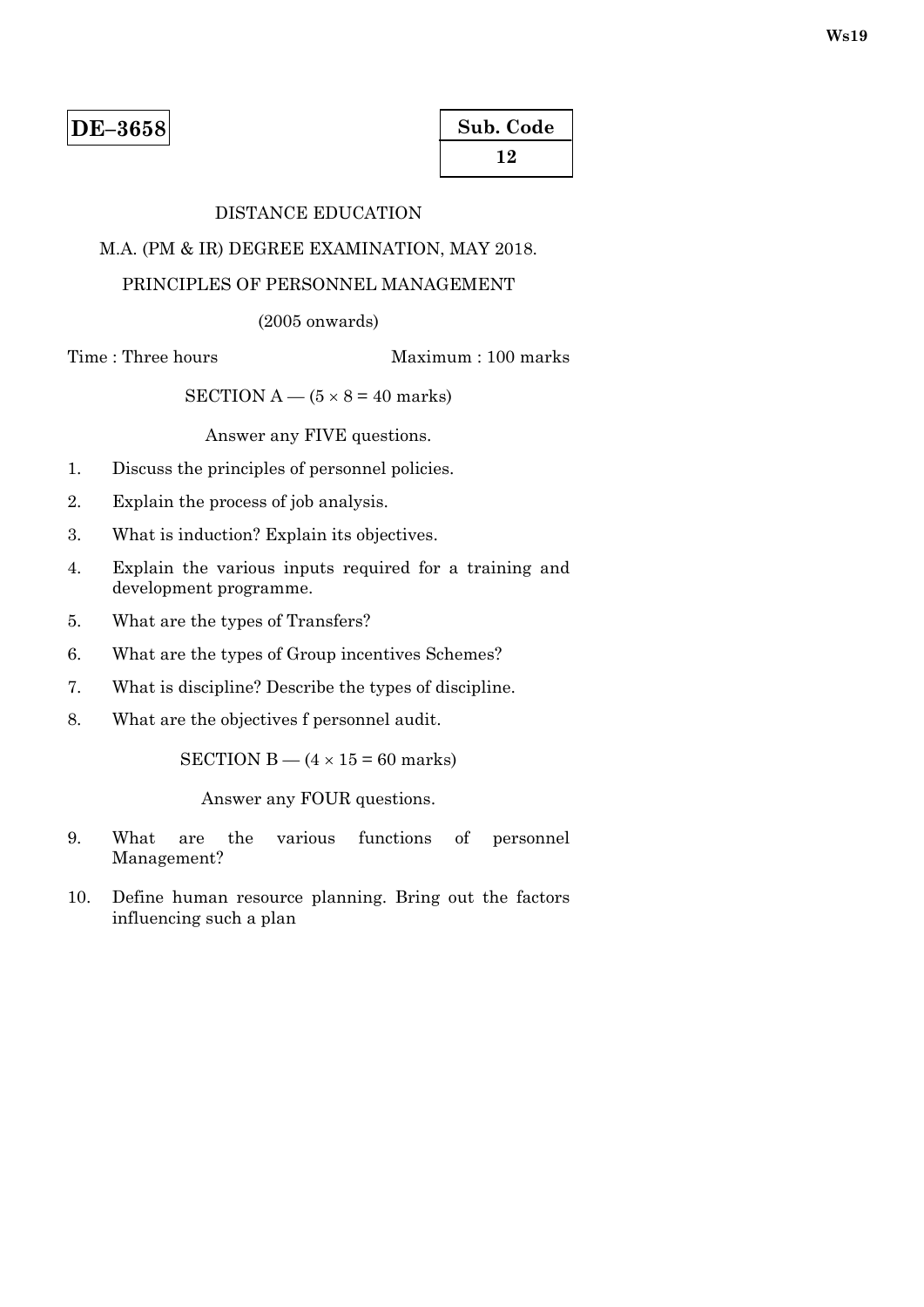- 11. Describe in brief the difference methods of training
- 12. Explain the principles of wage and salary administration.
- 13. Explain the methods of Job evaluation.
- 14. Explain the steps to prevent accidents in industries
- 15. Briefly describe the methods and tools of personnel research.

––––––––––––––––––––––

**DE–3658** 2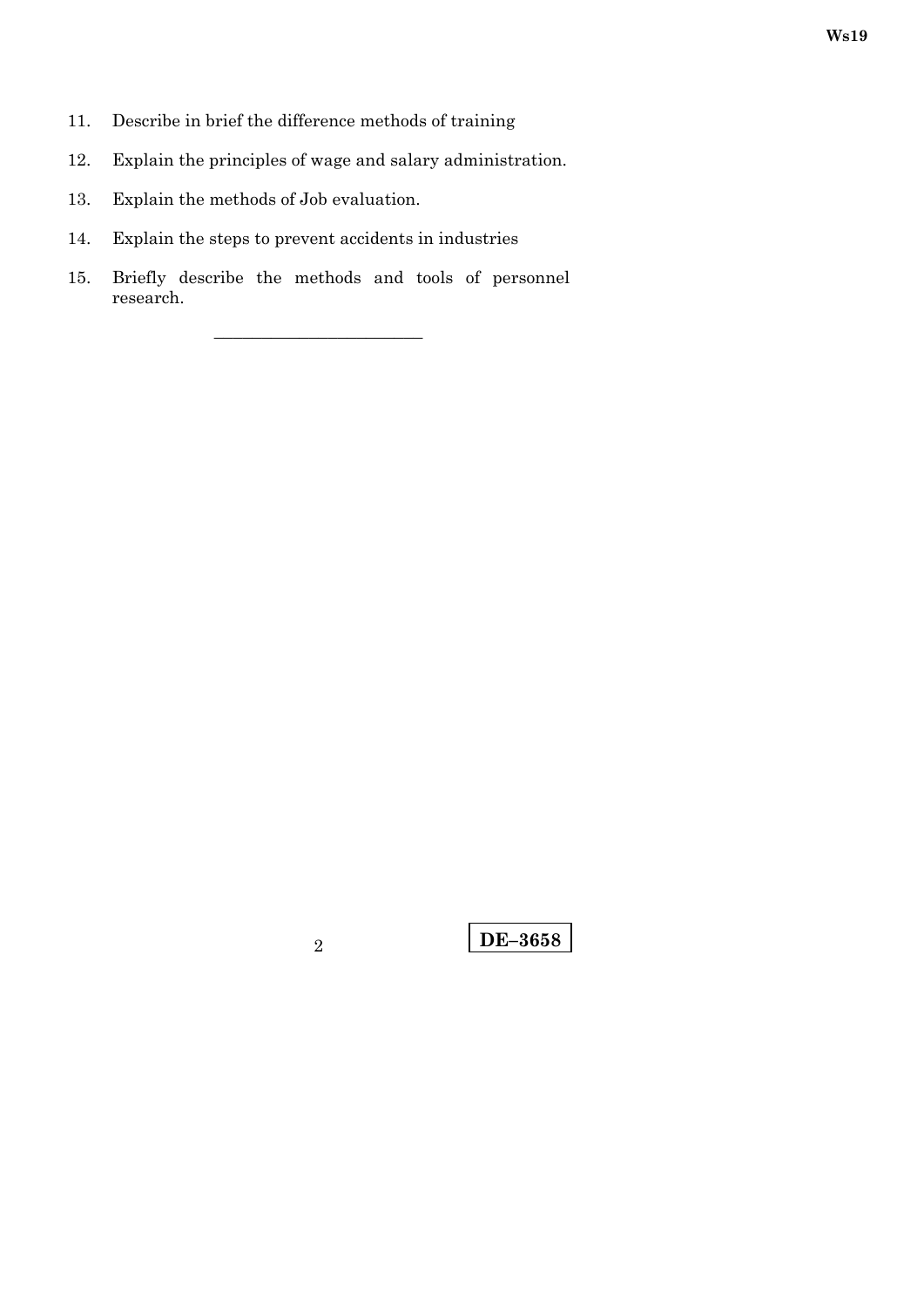| Sub. Code |  |
|-----------|--|
| 13        |  |

#### DISTANCE EDUCATION

#### M.A. (PM & IR) DEGREE EXAMINATION, MAY 2018.

#### LABOUR LEGISLATIONS – I

(2005 Onwards)

Time : Three hours Maximum : 100 marks

SECTION A —  $(5 \times 8 = 40$  marks)

Answer any FIVE questions.

All questions carry equal marks.

- 1. Explain in license and registration of factories.
- 2. What are the powers of authority under the Factories Act?
- 3. Explain the employers liability for compensation.
- 4. Explain the various types of compensation wages.
- 5. Write a short notes on
	- (a) Lock out
	- (b) Lay-off.
- 6. Explain the authorities for settlement of Industrial Distribution Act.
- 7. Explain the salient provisions of Shope and Establishment Act.
- 8. What are the provision of affences and penalties in ESI?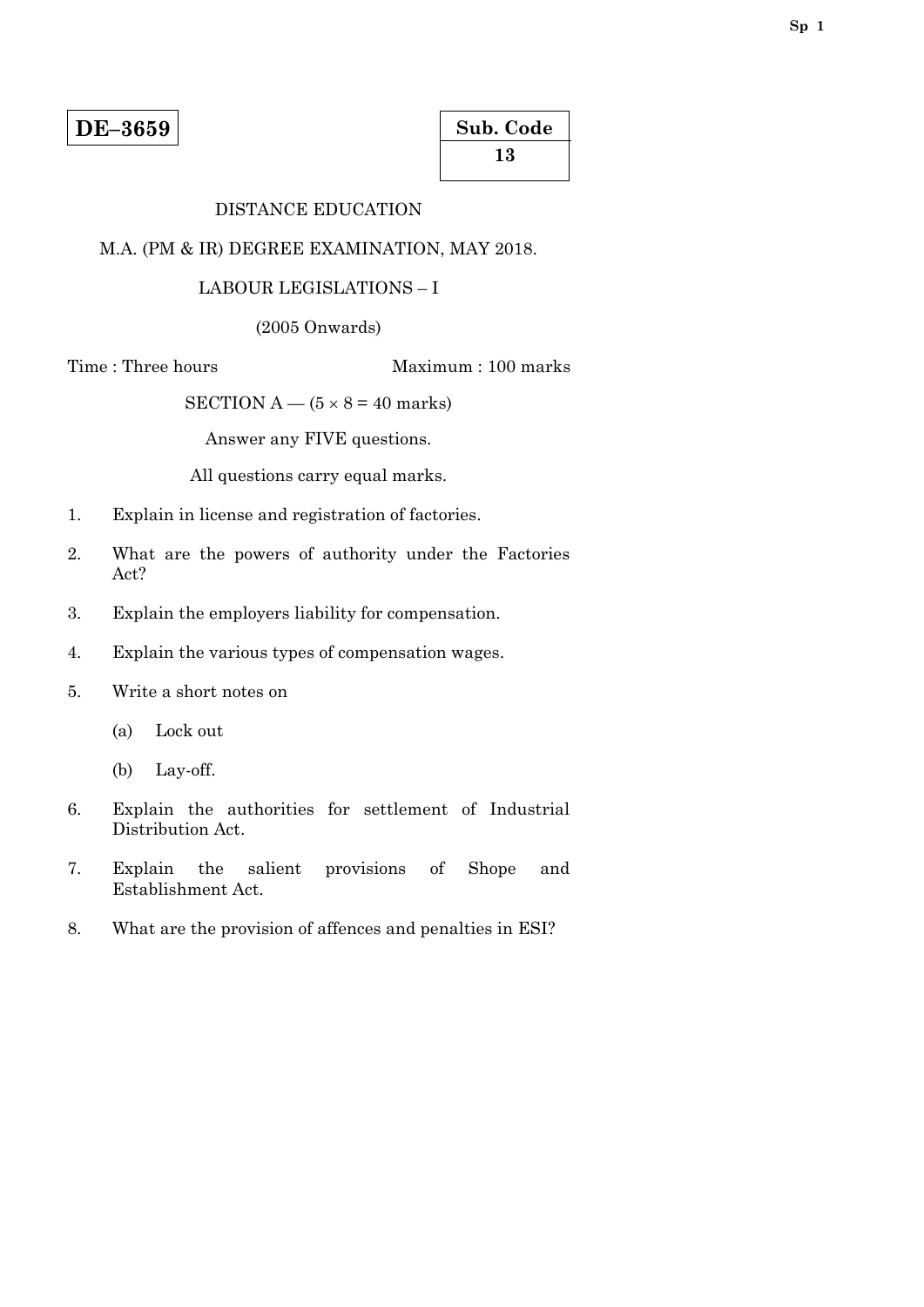SECTION B —  $(4 \times 15 = 60$  marks)

Answer any FOUR questions.

All questions carry equal marks.

- 9. Explain the obligation and powers of the authorisied under the factories Act 1948.
- 10. Explain the various methods of compensation distribution.
- 11. Explain unfair trade practices.
- 12. Explain the powers of authority an shop and establishment Act.
- 13. Discuss about the functions and distributes and claims in Employees State Insurance Act.
- 14. Explain the determination and recovery of money due from employer.
- 15. Explain the provisions relating to transfer of accounts and liability.

–––––––––––––––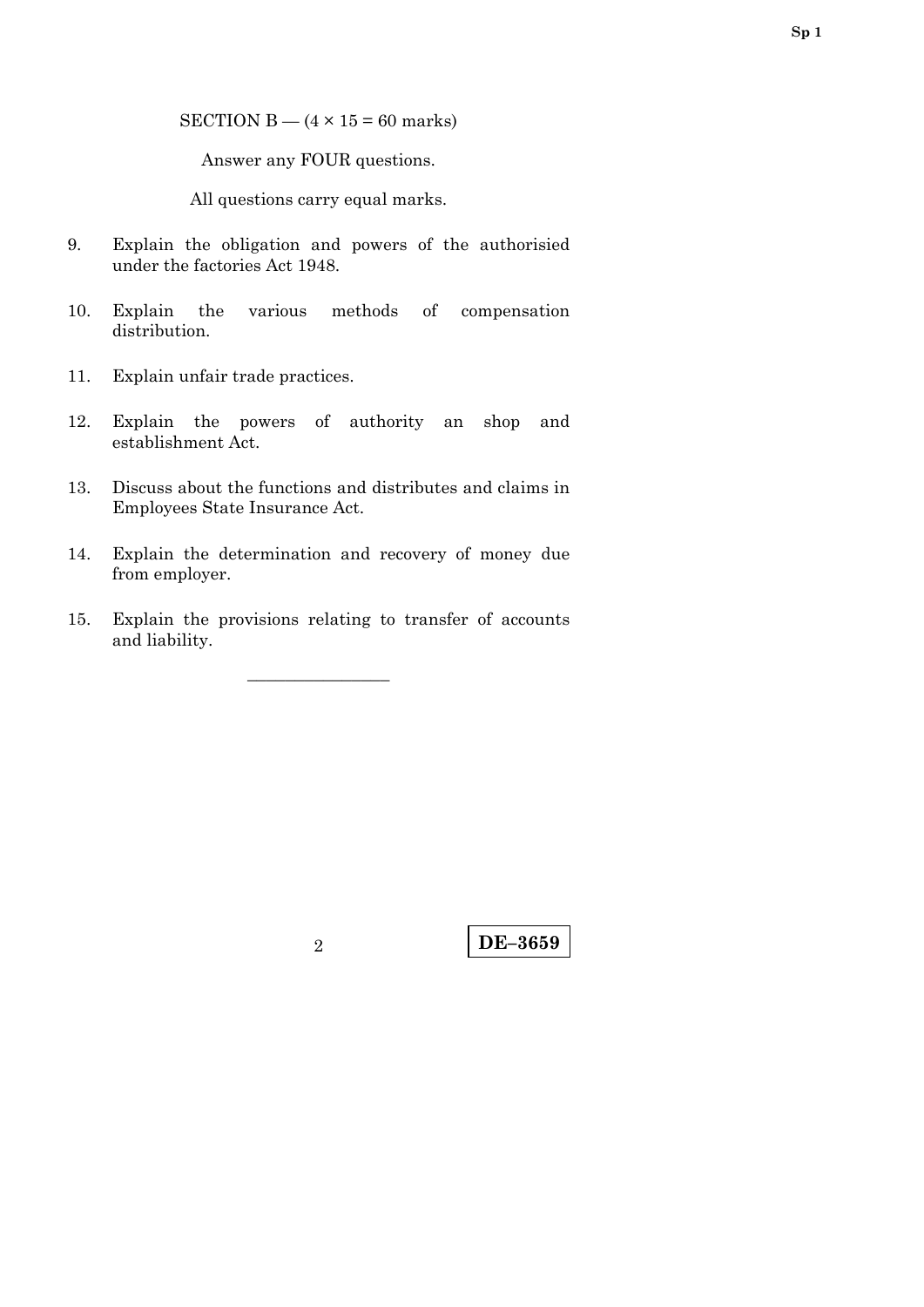| Sub. Code |
|-----------|
| 14        |

# DISTANCE EDUCATION

#### M.A. (PM & IR) DEGREE EXAMINATION, MAY 2018.

### LABOUR LEGISLATIONS – II

#### (2005 onwards)

Time : Three hours Maximum : 100 marks

### SECTION  $A - (5 \times 8 = 40$  marks)

#### Answer any FIVE questions.

- 1. What is eligibility limit for payment of bonus?
- 2. Who is liable for payment of wages under the Act?
- 3. State the objectives of the payment of gratuity Act.
- 4. Who is authorize to fix minimum wages and in what manner?
- 5. Enumerate the procedure for fixing and receiving the minimum wages.
- 6. Define Factory, Industrial and other establishment under the payment of wages Act 1936.
- 7. Explain the procedure for certification of standing orders.
- 8. Write short note on trade dispute and trade union.

SECTION B  $-$  (4  $\times$  15 = 60 marks)

Answer any FOUR questions.

- 9. Enumerate the categories of employees, who are not covered under the Payment of Bonus Act.
- 10. Who are entitled for payment of gratuity?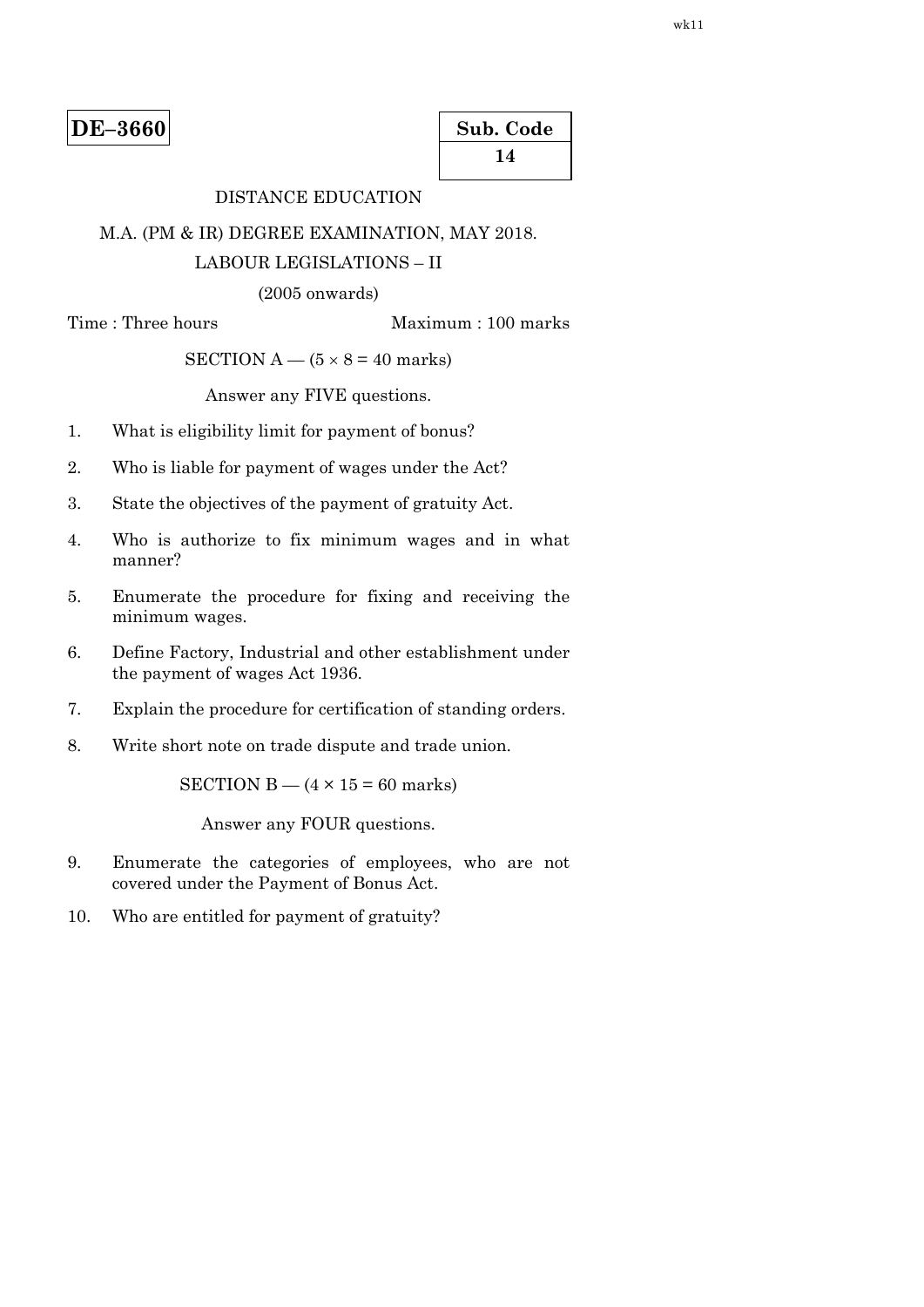- 11. Discuss the provisions regarding fixation of wages period under the payment of wages Act 1936.
- 12. What points should be taken into consideration while fixing minimum wages?
- 13. Discuss briefly compliance management under the minimum wages Act.
- 14. List out the matters to be provided in standing orders under the industrial employment (standing orders) Act, 1946.

–––––––––––––

15. State the procedure for registration of trade union.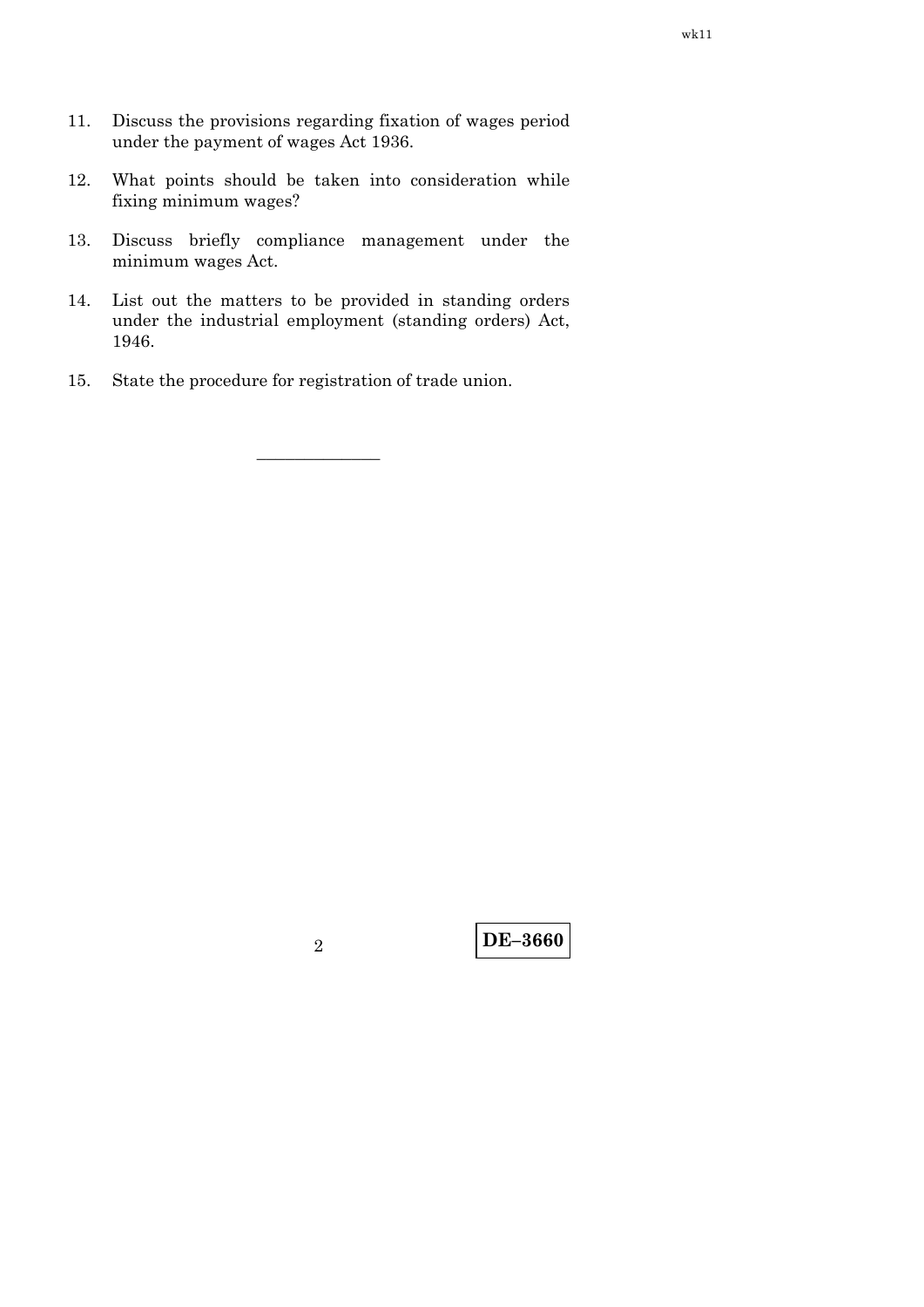| Sub. Code |
|-----------|
| 15        |

# DISTANCE EDUCATION

# M.A. (PM & IR) DEGREE EXAMINATION, MAY 2018.

#### INDUSTRIAL RELATIONS

(2005 onwards)

Time : Three hours Maximum : 100 marks

PART  $A - (5 \times 8 = 40$  marks)

- 1. What are the fundamental rights of employees?
- 2. Explain trade unions and economic development.
- 3. Narrate the conventions and recommendations of ILO.
- 4. Write the role of internal trade union.
- 5. What are social obligations of Industry?
- 6. Write a short note on code of conduct and code of discipline.
- 7. What do you known about employee safety programme?
- 8. Write about employee education.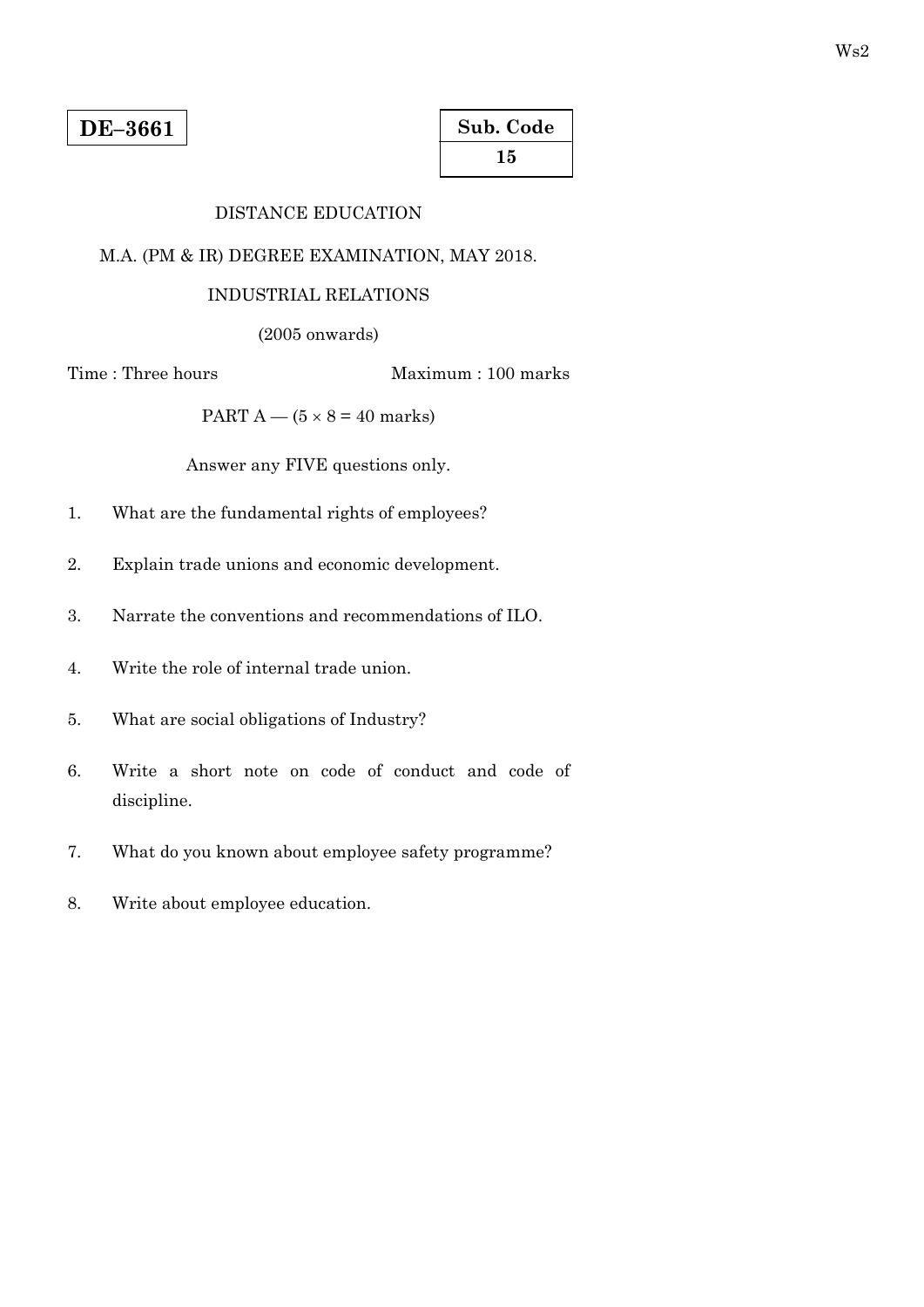PART B —  $(4 \times 15 = 60$  marks)

Answer any FOUR questions only.

- 9. Labour movement and union organization are two pillars of Industrial relations.
- 10. Enumerate the history, objective and functions of ICFTV.
- 11. Write about Inter and Intra Union rivalries and union recognition.
- 12. Explain the role of government employers and the unions in industrial relations.
- 13. Briefly explain about problems and prospects of collective bargaining.

————————

- 14. What are the types of safety organizations? Explain.
- 15. Write a short note on the following:
	- (a) Upward communication
	- (b) Personnel counselling
	- (c) Mental health.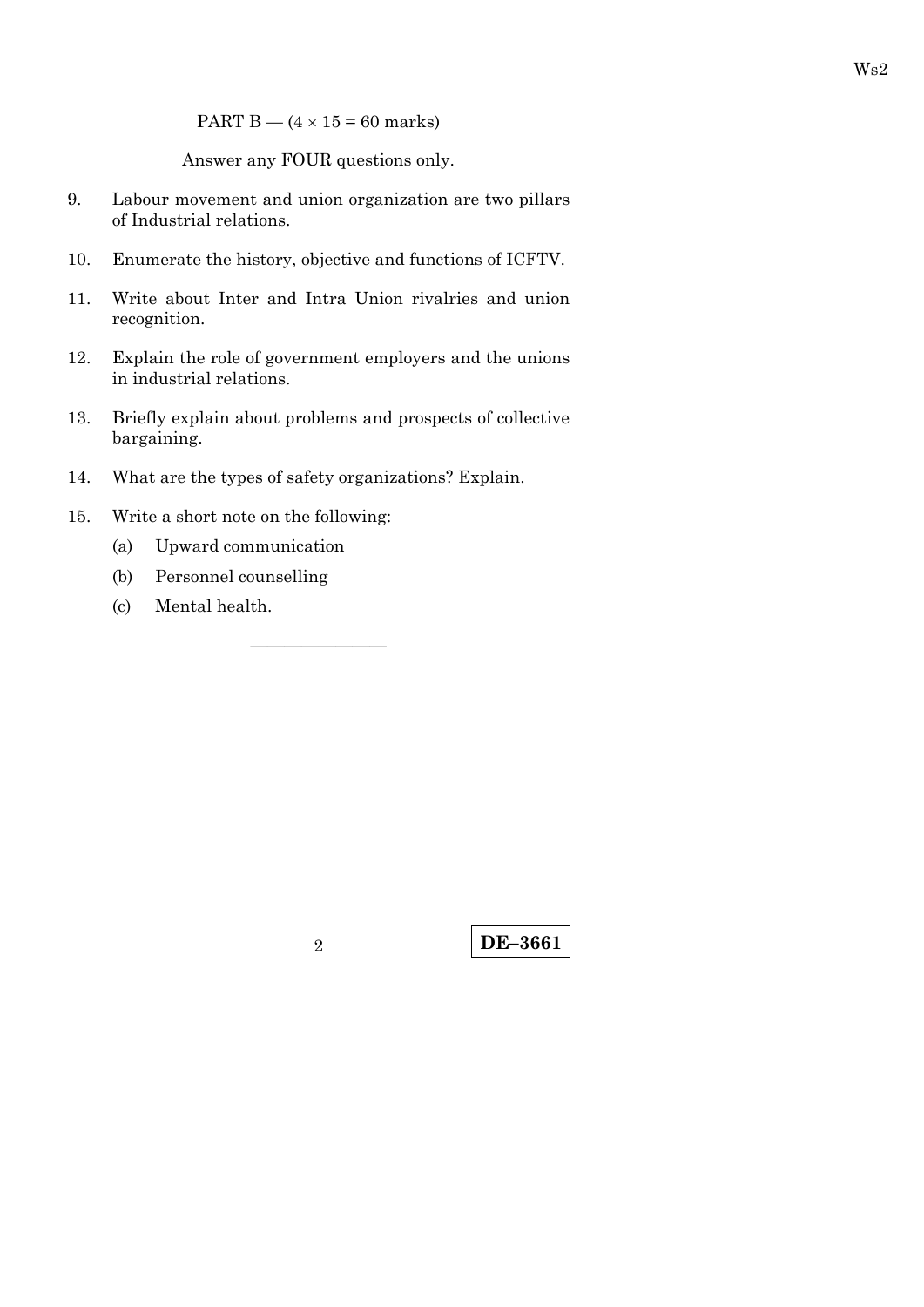| Sub. Code |  |
|-----------|--|
| 21        |  |

### DISTANCE EDUCATION

#### M.A. (PM & IR)/M.A. (PM & IR) (Lateral) DEGREE EXAMINATION, MAY 2018.

# ORGANISATIONAL DEVELOPMENT

(2005 Onwards)

Time : Three hours Maximum : 100 marks

SECTION  $A - (5 \times 8 = 40$  marks)

- 1. Explain the concept of oganisational development.
- 2. What are the underlying values of organisational development?
- 3. Write a brief note on operational components.
- 4. List out the implications in organizational development.
- 5. What is meant by Inter group interventions?
- 6. What do you known about structural interventions?
- 7. Write about implementation and assessment of organisational development.
- 8. Discuss the future of organizational development.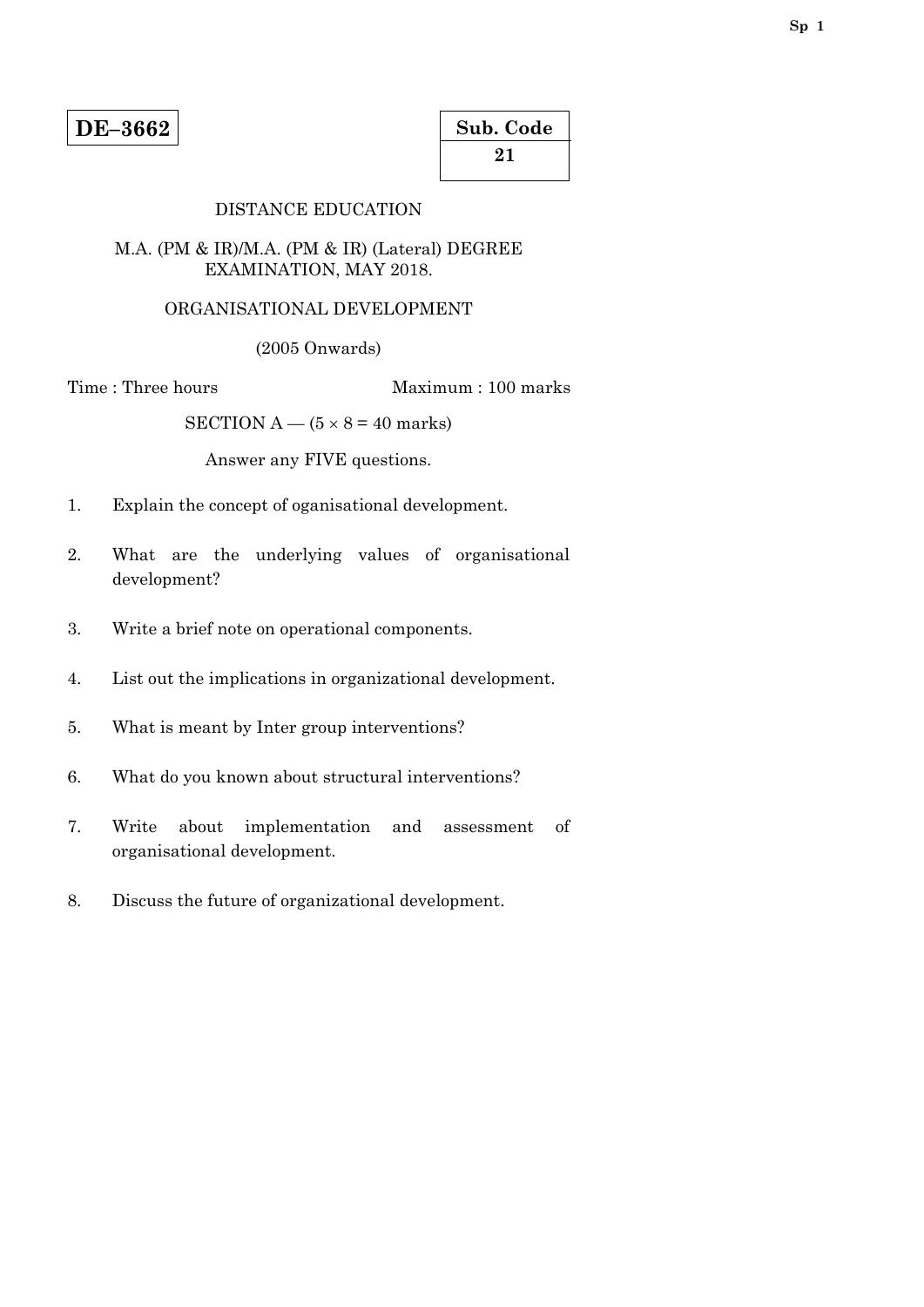SECTION B —  $(4 \times 15 = 60$  marks)

Answer any FOUR questions only.

- 9. Discuss nature and scope of organisational development.
- 10. Analysis about diagnostic, action and process of organisational development.
- 11. Outline the theory and practice of organizational development.
- 12. What are the uses and varieties of action research in an organizational development?
- 13. Discuss about personal, interpersonal and group process interventions.
- 14. What ethical standards are followed in organisational development?
- 15. What are the issues in organisational development? How you should manage.

–––––––––––––––

**Sp 1**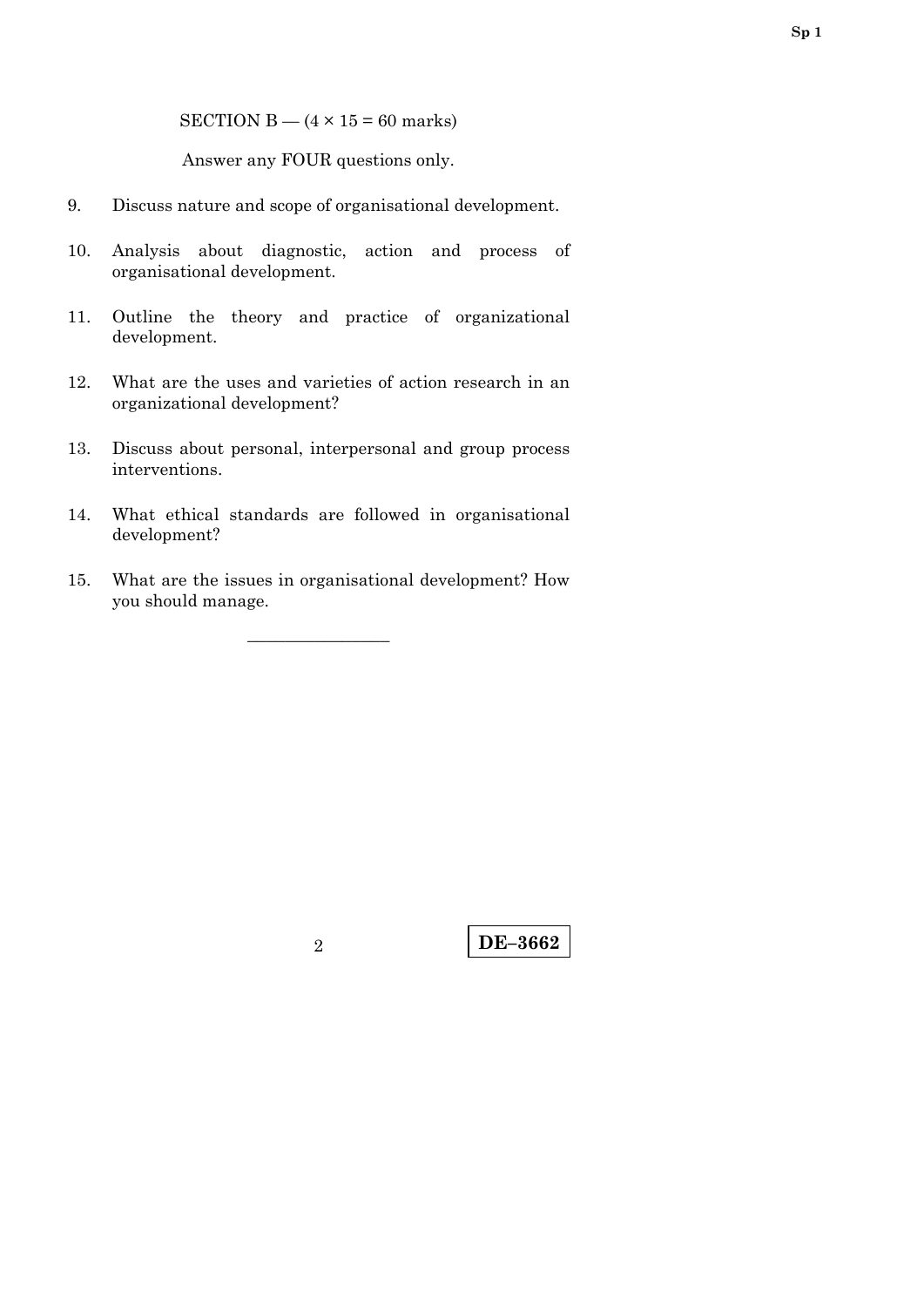| Sub. Code |  |
|-----------|--|
| 22        |  |

#### DISTANCE EDUCATION

#### M.A. (PM & IR)/ M.A. (PM & IR) (Lateral) DEGREE EXAMINATION, MAY 2018.

#### HUMAN RESOURCE DEVELOPMENT

(2005 onwards)

Time : Three hours Maximum : 100 marks

PART A —  $(5 \times 8 = 40$  marks)

- 1. What is human resources system designing?
- 2. Write about personnel management Vs human resources development.
- 3. What are the key performance areas?
- 4. What do you understand by Role Analysis methods?
- 5. How did Individual Development is possible?
- 6. What are the training objectives?
- 7. What is meant by organisational culture?
- 8. Write a short note on Human Resource development strategies for higher organizational performance.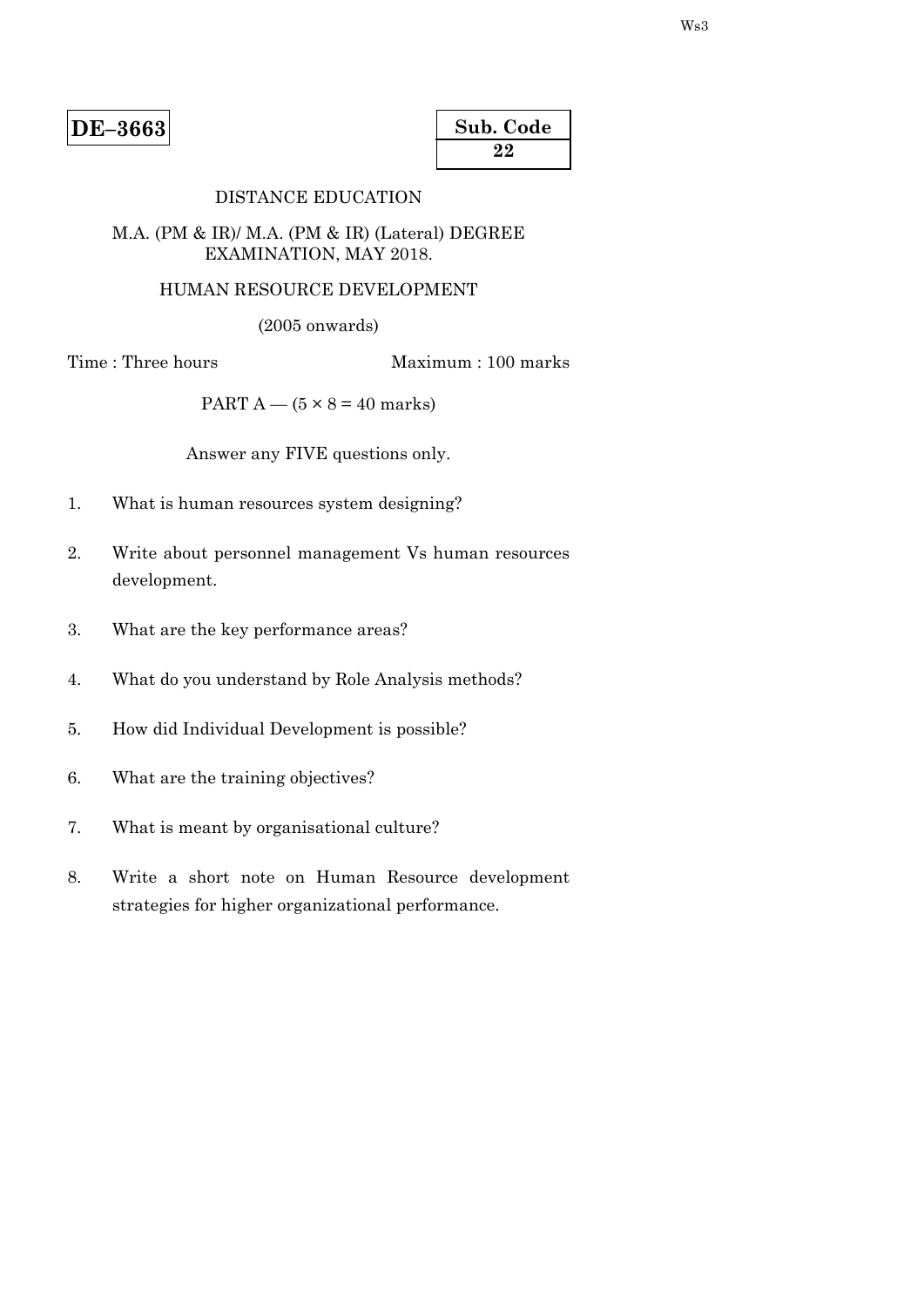PART B —  $(4 \times 15 = 60$  marks)

Answer any FOUR questions only.

- 9. Explain the scope an importance of Human Resource Development.
- 10. Make an analysis on development oriented appraisal system.
- 11. What is meant by performance appraisal? Explain its objectives.
- 12. How you should make performance counseling and interpersonal feedback?
- 13. Briefly explain about various methods of training for HR.
- 14. Discuss about Human Resource Development and TQM and ISO 9000.
- 15. What is content status of Human Resource Development and what are the suggestions for future directions?

————————

**DE–3663** <sup>2</sup>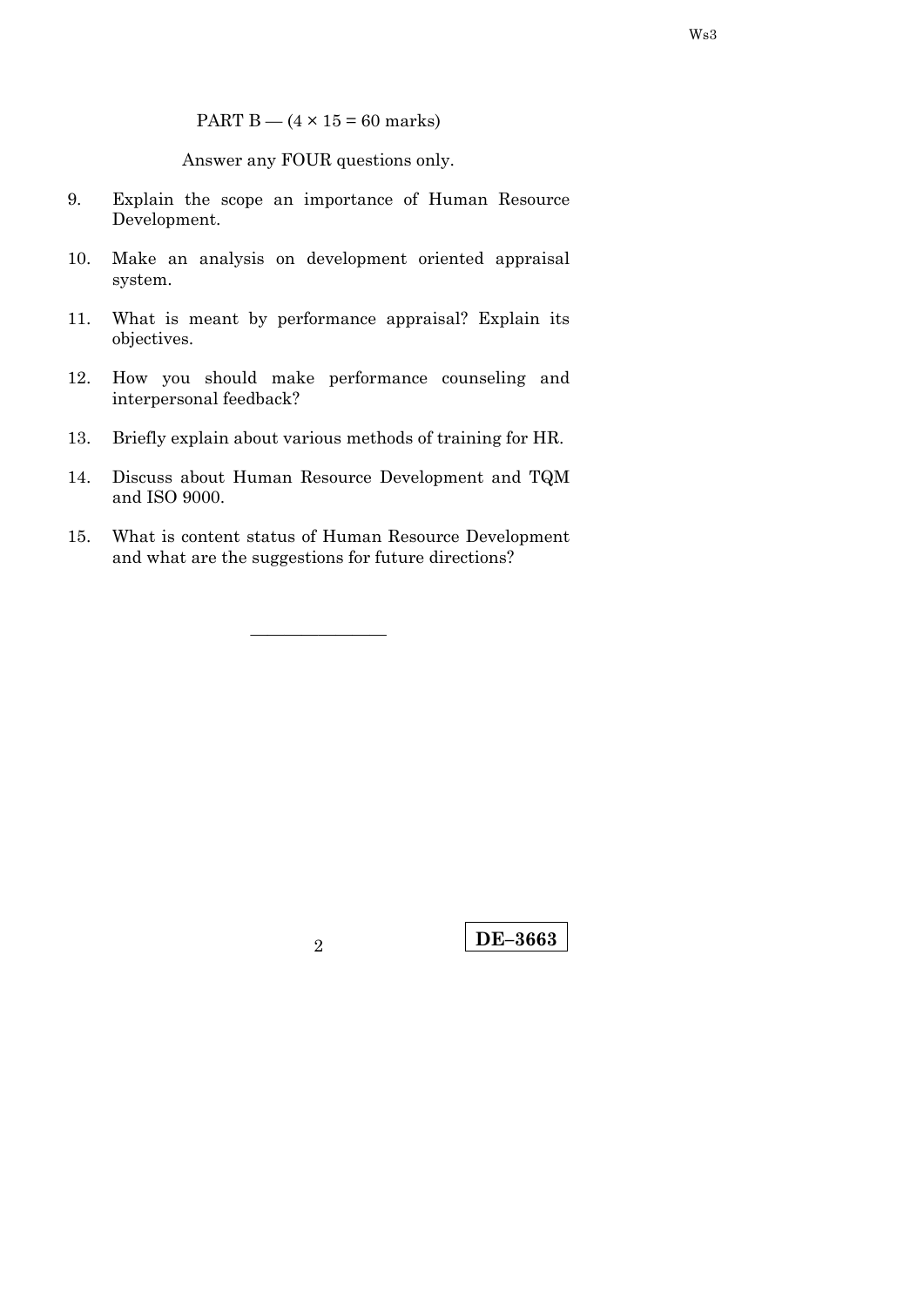| Sub. Code |  |
|-----------|--|
| 23        |  |

#### DISTANCE EDUCATION

#### M.A. (PM & IR)/M.A. (PM & IR) (Lateral) DEGREE EXAMINATION, MAY 2018.

#### LABOUR ECONOMICS

(2005 onwards)

Time : Three hours Maximum : 100 marks

PART  $A - (5 \times 8 = 40$  marks)

Answer any FIVE questions only

- 1. What are labour problems of developing economy?
- 2. Define labour economics and its scope.
- 3. What are Economics of employment?
- 4. What are the principles of wage policy?
- 5. What is meant by extent of neutralization?
- 6. What are the push and pull factors of Employee migrations?
- 7. Write a short note on Impact of Employee migrations.
- 8. What do you known about labour absenteeism?

PART  $B - (4 \times 15 = 60$  marks)

- 9. What are the basics of labour market supply and demand? Explain.
- 10. Explain nature, importance of labour economics.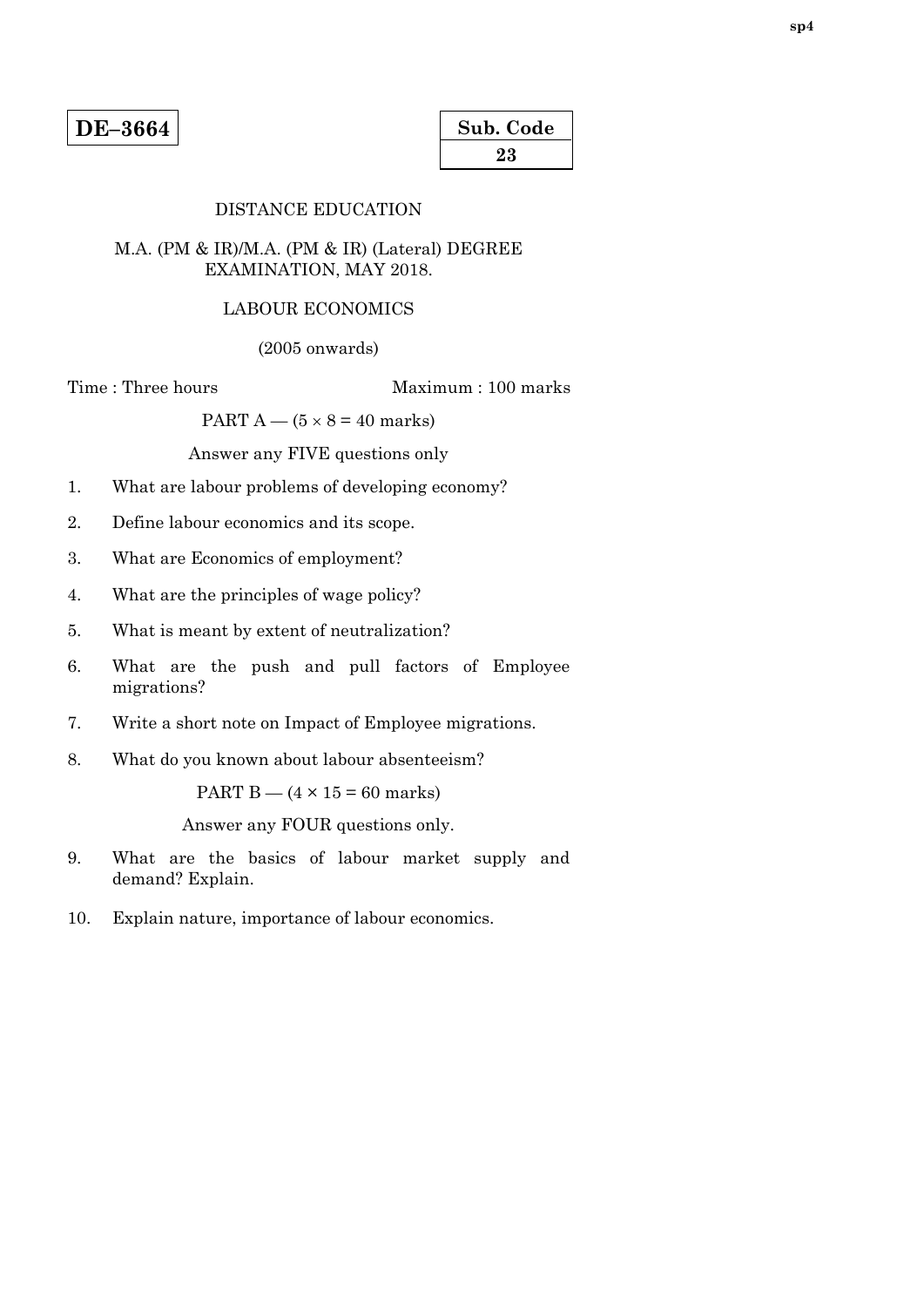- 11. What are the flexibilities and rigidities in the Indian Labour Market? Explain.
- 12. What are the theories of wages? Explain.
- 13. Briefly explain various schemes of dearness allowance.
- 14. Discuss the theories of employee migrations and its impacts.
- 15. What are the various labour problems in developing Economy? How you should rectify them?

–––––––––––––––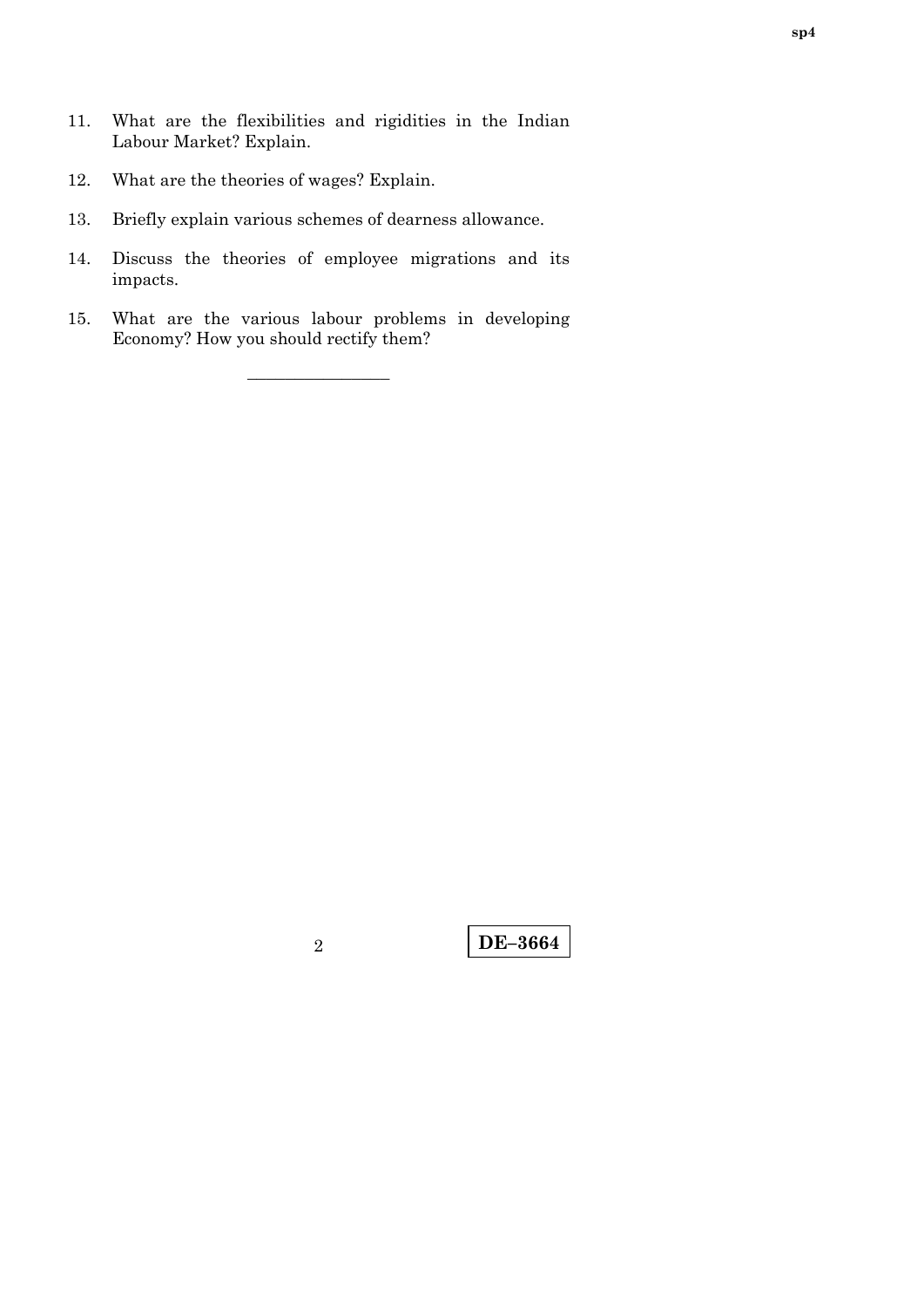| Sub. Code |  |
|-----------|--|
| 24        |  |

### DISTANCE EDUCATION

#### M.A. (PM & IR)/M.A. (PM & IR) (Lateral) DEGREE EXAMINATION, MAY 2018.

#### ORGANISATIONAL BEHAVIOUR

(2005 onwards)

Time : Three hours Maximum : 100 marks

PART A —  $(5 \times 8 = 40 \text{ marks})$ 

- 1. How did organizational behvaiour is importance to managers?
- 2. What are the causes of behavioral issues?
- 3. What are the managerial implications of perception?
- 4. What do you understand by values and attitudes?
- 5. Write the importance of job satisfaction.
- 6. What are the various types of groups?
- 7. What are the models prescribing leadership styles?
- 8. What are the factors influencing organisational design?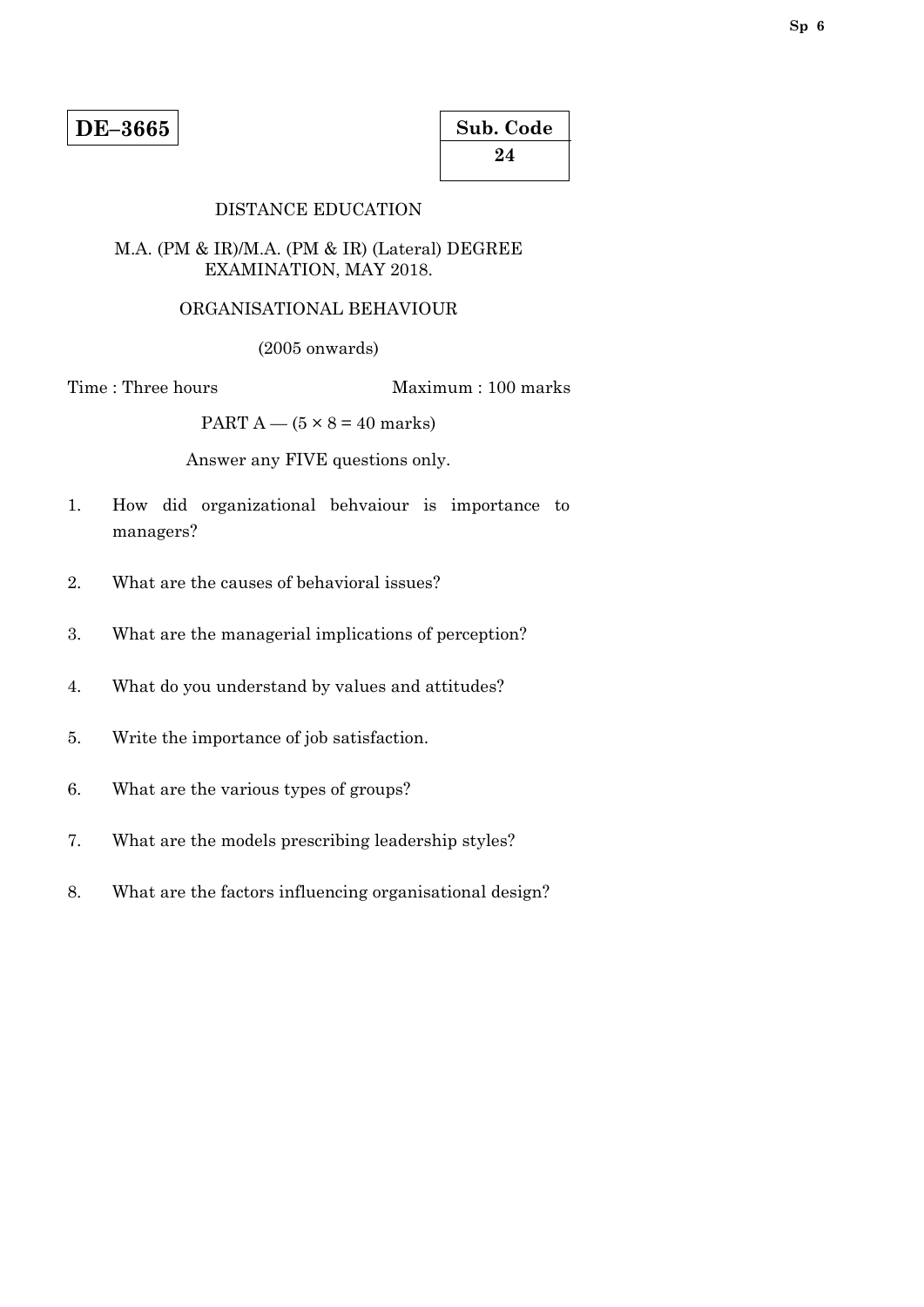PART B  $-$  (4  $\times$  15 = 60 marks)

Answer any FOUR questions only.

- 9. Discuss about organizational behavior as global phenomenon.
- 10. What are the theories of personality? Explain them.
- 11. What are the components of learning process? Explain them.
- 12. Explain Mc Gregar's Theory X and Theory Y. How is theory 'Y' an improvement over the traditional view that you can motivate employees by paying them the money?
- 13. What are the various communication barriers? How can they be eliminated?
- 14. What are the theories of leadership? Write a brief note on them.
- 15. "Creation of organizational culture is a long term process". Explain and discuss the process involved in creating organizational culture.

–––––––––––––––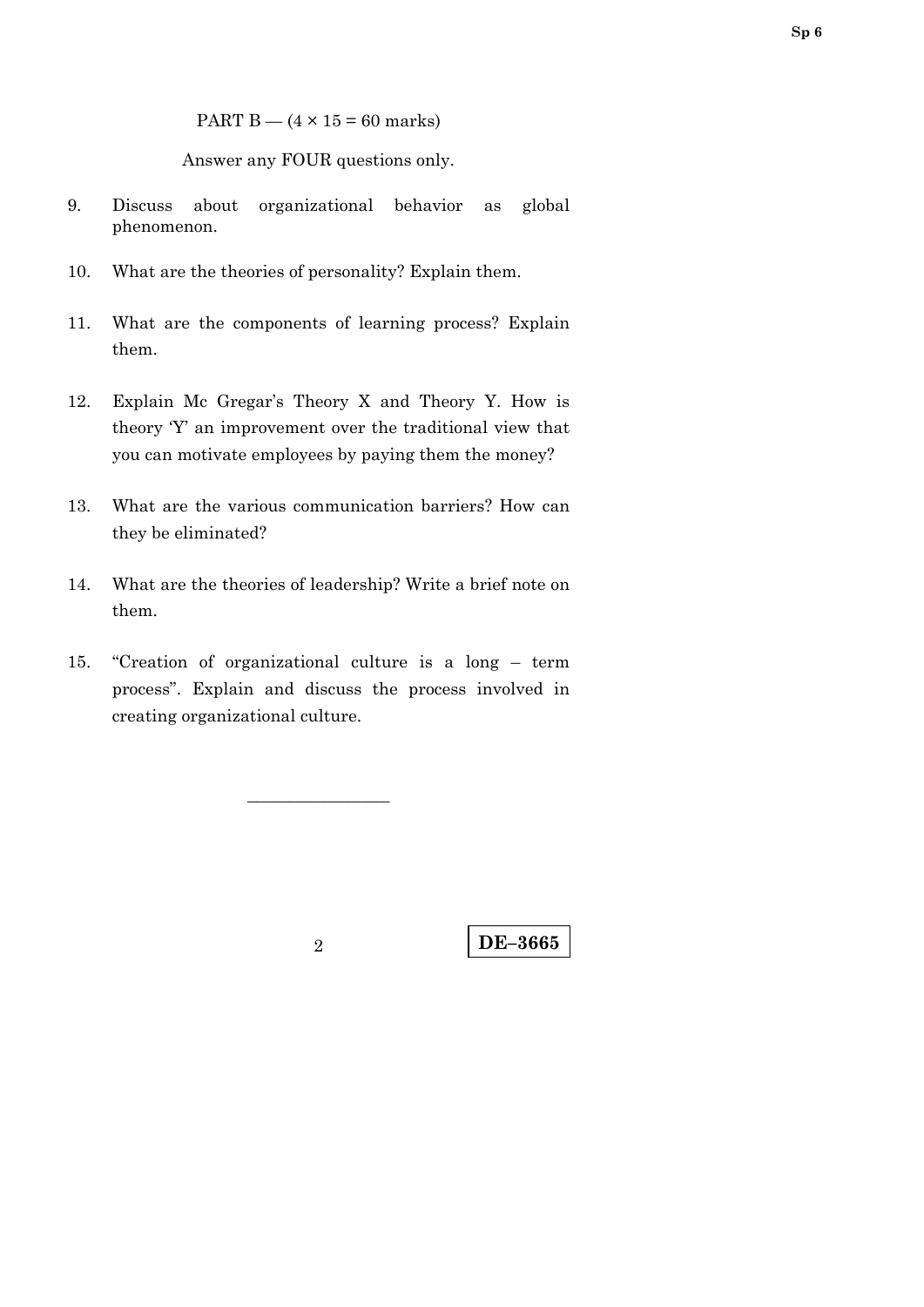**DE-3666** 

| Sub. Code |  |
|-----------|--|
| 25        |  |

# DISTANCE EDUCATION

#### M.A. (PM & IR)/ M.A. (PM & IR) (Lateral) DEGREE EXAMINATION, MAY 2018.

### COMPUTER APPLICATIONS IN PERSONNEL MANAGEMENT

(2005 onwards)

Time : Three hours Maximum : 100 marks

SECTION  $A - (5 \times 8 = 40$  marks)

Answer any FIVE questions only.

- 1. What are the characteristics of Computer?
- 2. What do you meant by Processor Memory?
- 3. What is the need for a Secondary Storage Device?
- 4. Give Block Diagram of ALU.
- 5. Write a short note on Assembly language.
- 6. How do you formatting text on screen?
- 7. Write the Introduction to dBase III.
- 8. What is meant by separation?

SECTION B —  $(4 \times 15 = 60$  marks)

- 9. Discuss about Parts of PC.
- 10. What are the output devices and media? Explain.